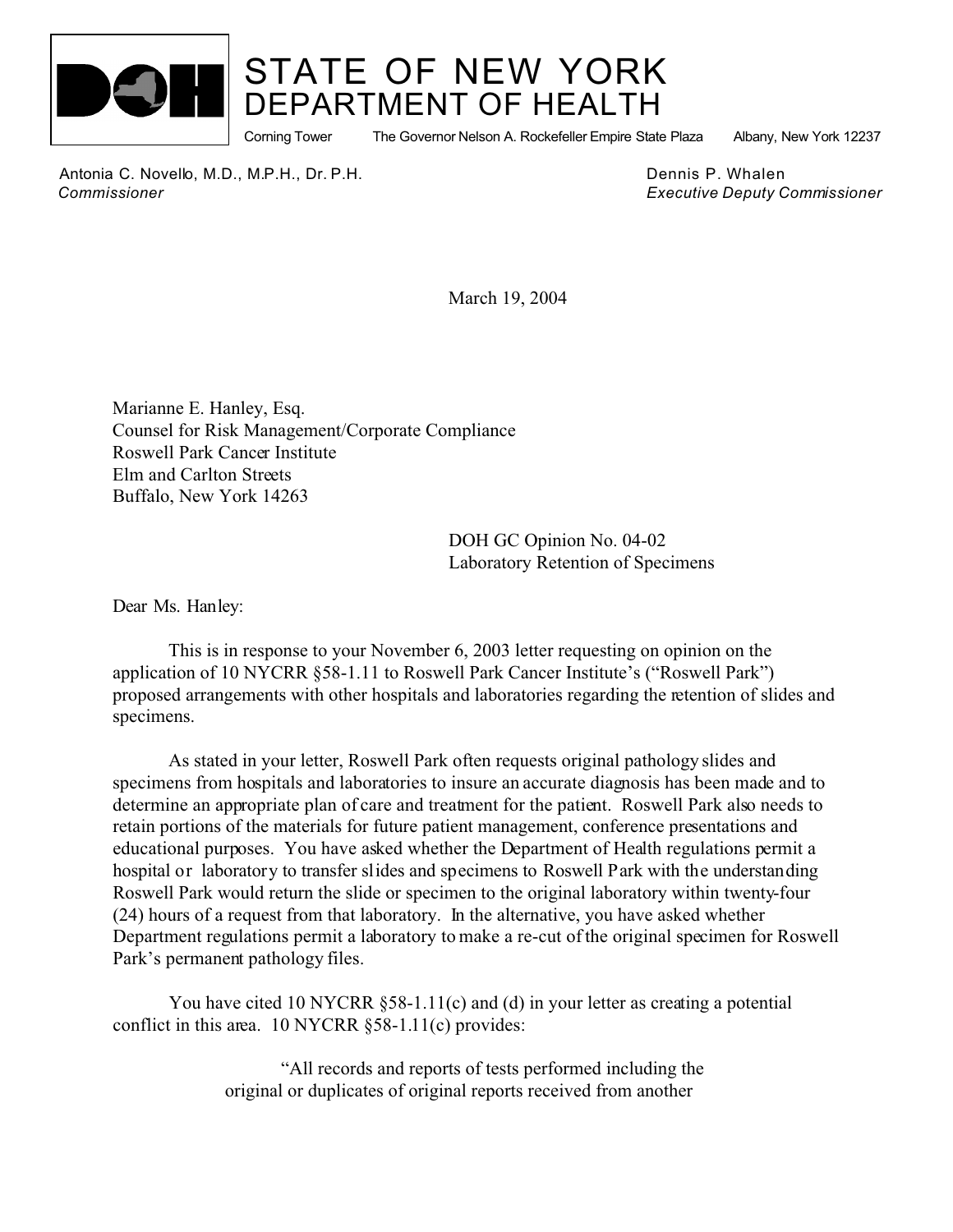Marianne E. Hanley, Esq. March 19, 2004 Page 2

> laboratory shall be kept on the premises of both laboratories and shall be exhibited to representatives of the department upon request...Records which are required to be retained for more than two years may, after two years, be stored off the immediate laboratory premises, provided they can be available to the laboratory staff or other authorized person in the laboratory within 24 hours of a request for records."

Subdivision (d) of the same section governs the retention of specimens and states:

"Specimens shall be retained so as to be accessible to the laboratory within 24 hours for at least the period set forth below:..."

Since your question relates solely to the retention and potential transfer of specimens, the language contained in subdivision (d) is controlling. The language in subdivision ©) does not apply since the regulation establishes standards for the retention of specimens that are separate and distinct from those applicable to laboratory records. Implicit in the requirement that specimens shall be "accessible to the laboratory within 24 hours" is an expectation that specimens may be stored off the premises of the laboratory as long as the laboratory maintains sufficient control over such specimens to be able to produce them within 24 hours of a request. Nothing in the regulation limits where specimens might be located as long as they are stored in accordance with the standards set forth in the regulation and are accessible within 24 hours. There is nothing in the statute or regulation that precludes this requirement from being fulfilled through the execution of a contract with another health care provider or laboratory that can store the specimen in an appropriate manner and retrieve and transfer it to the original facility within the specified 24 hour period.

Your alternative proposal of asking the original laboratory to provide Roswell Park with a portion of the tissue specimen is also acceptable as long as the original laboratory maintains the portion of the tissue on which the report is based and retains any other tissue that is not needed by the requesting or consulting hospital or laboratory. The Department has recognized in 10 NYCRR §58-1.13 (c)(7) that pathology slides are often referred out for consultation by providing "all slides referred for consultation must have the patient's name and other identifiers written on the label." When a new re-cut is used for the purposes of a consultation, the receiving laboratory would be required to maintain the slide under 10 NYCRR 58-1.11(d) since it is issuing a report based upon that specimen. Further, the original laboratory would not be required to maintain control over the re-cut since it did not use that portion of the specimen as the basis of its report. However, appropriate records should be maintained concerning the disposition of the original tissue.